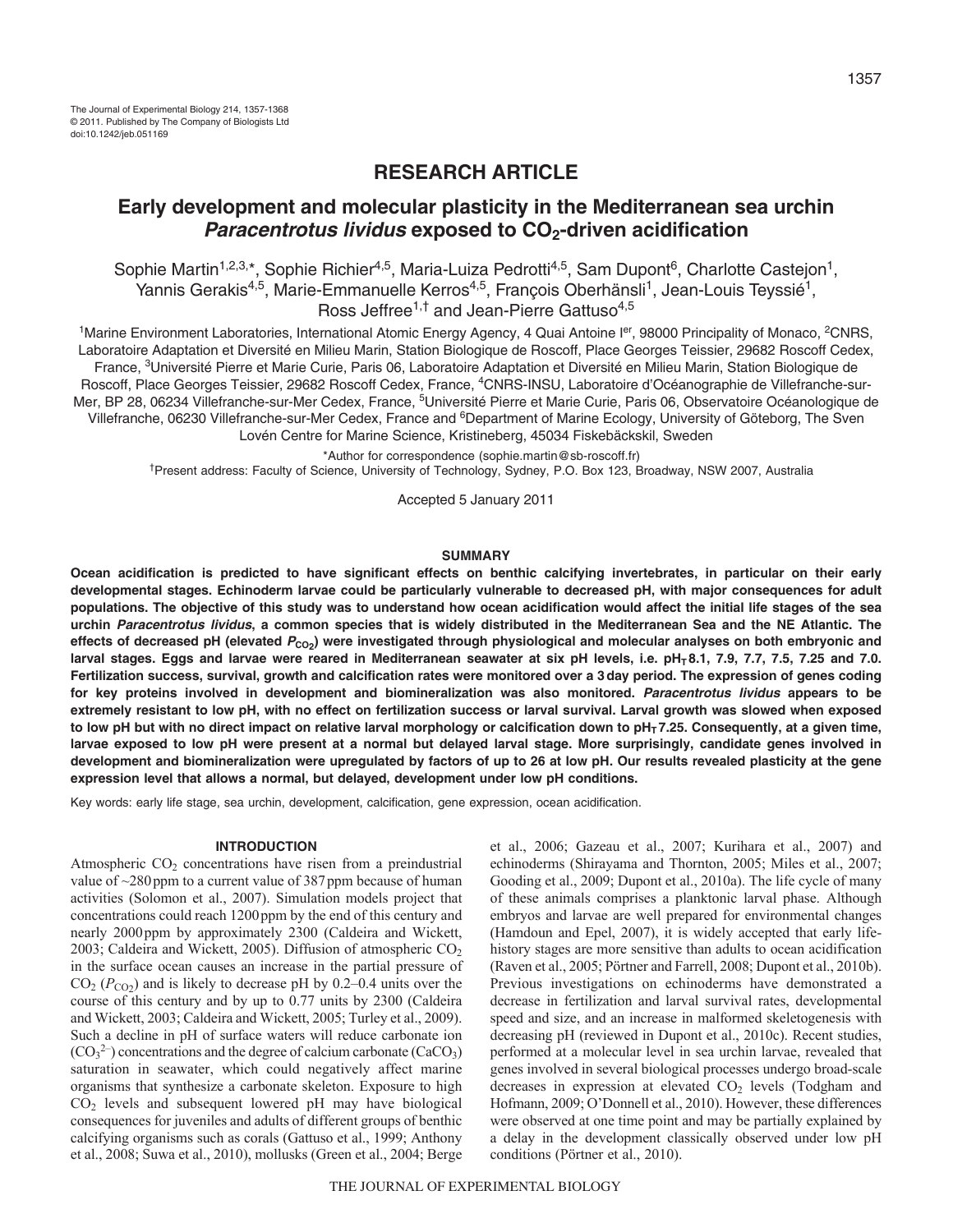# 1358 S. Martin and others

Among these studies, several examined the effects of pH levels predicted for this century (from 8.1 to 7.6) whereas others determined pH thresholds for larval development and survival down to pH levels (from 7.5 to 6.0) far below those predicted for this century. It is thus not possible at this stage to conclude that the first life stages of benthic invertebrates will respond negatively to ocean acidification in the near future. In addition, within a range applicable to climate change scenarios, results are very disparate depending on species, their life-history stage and the biological parameters tested (Dupont et al., 2010b; Dupont et al., 2010c). In the Echinodermata, the early life stage development of some brittlestar (Dupont et al., 2008) or sea urchin species (Havenhand et al., 2008; Clark et al., 2009; Reuter et al., 2010) is slowed or even completely disrupted at pH levels predicted for the end of this century whereas there may be a broad tolerance to such pH levels in other species of sea urchins (Kurihara and Shirayama, 2004; Byrne et al., 2009a; Byrne et al., 2009b; Byrne et al., 2010; Clark et al., 2009), with even some positive effects observed in lecithotropic seastars (Dupont et al., 2010a). The larval stage of many echinoderms is planktonic and comprises a critical period in their life cycle because recruitment success is primarily determined by the survival of embryos and larvae (McEdward and Miner, 2007). Therefore, any decrease in the larval survival rates and settlement success may well reduce the long-term viability of affected populations. Consequently, more data on the response of larval stages to ocean acidification are required to understand its impact on biological processes that are essential for the integrity and persistence of these populations.

In the present study, we explored the effect of a gradient of decreasing pH from 8.1 to 7.0 on the larvae of the sea urchin *Paracentrotus lividus* (Lamarck 1816), a common species that is widely distributed throughout the Mediterranean Sea and the NE Atlantic from Ireland to southern Morocco. This species is both economically and ecologically important, especially in the Mediterranean Sea where it provides the largest economic return for sea urchin fisheries. It also acts as a keystone species, being the dominant grazer in the majority of shallow Mediterranean benthic communities, which are composed of rocks and boulders, coralligenous concretions or seagrass meadows that extend from the low-water limit down to ~20m depth (Boudouresque and Verlaque, 2001). Larvae are produced during well-defined periods and remain in the superficial layer until metamorphosis. Therefore, any change affecting survival or growth reduces the number of individuals recruited and leads to major changes in Mediterranean ecosystems (Pedrotti and Fenaux, 1992).

This study used multiple methods to identify the response of *P. lividus* to CO<sub>2</sub>-driven ocean acidification at both physiological (fertilization, growth, survival and calcification) and molecular (expression of genes involved in calcification and development) levels.

# **MATERIALS AND METHODS Biological material and experimental procedures**

Specimens of the sea urchin *P. lividus* were collected by SCUBA divers from subtidal rocky shores at *ca*. 10m depth in the vicinity of the Laboratoire d'Océanographie de Villefranche in the Bay of Villefranche (NW Mediterranean Sea, France) in March and April 2009, at the beginning of the period of gonadal maturity in this species. The reproductive cycle of *P*. *lividus* in the Mediterranean Sea consists of two spawning events: a small one in late spring and a second one in late summer (Fenaux, 1968). In the Bay of Villefranche, the main spawning event occurs from mid-May to July (Fenaux et al., 1987), with recruitment at the end of spring and at

the end of summer. Sea urchins were maintained in flowing unfiltered Mediterranean seawater (salinity 38) pumped from 10m depth in the Bay of Villefranche and fed with *Posidonia oceanica* blades. Sea urchins were opened around the peristome to obtain ripe gonadal material from one male and three females. To collect eggs, female gonads were placed on a  $200 \mu m$  mesh nylon filter above a beaker and rinsed three times with filtered  $(0.22 \,\mu m)$ Mediterranean seawater (FSW; salinity 38). The eggs were washed three times by sedimentation and resuspension in FSW. Eggs from the three females were then pooled. Sperm was collected dry using a Pasteur pipette, transferred to a small tube and stored at 4°C pending fertilization. After collection (maximum 1h), eggs and sperm were transferred to the Radioecology Laboratory (Marine Environment Laboratories of the International Atomic Energy Agency, Monaco) for fertilization. The eggs were concentrated by removing the supernatant seawater. The density of the egg suspension was determined from 0.1 ml subsamples by counting eggs under a binocular microscope. Aliquots of egg suspension (180,000 eggs, *ca*. 50ml) were transferred to 1l beakers filled with FSW previously adjusted to the desired pH and temperature levels (see below) and labelled with <sup>45</sup>Ca (experiment A) or kept radiotracerfree (experiment B). Sperm was diluted 1:50 in FSW and 5ml of this dilution was added to the egg suspension. Eggs were gently agitated for 15min to optimize fertilization and then were transferred to 4.5l beakers filled with labelled or radiotracer-free FSW. The FSW was gently aerated and maintained in controlled conditions of temperature and pH (see below). The experiment was conducted from Day 0 (fertilization) to Day 3 (feeding four-arm stage). A volume of 1.5 to 2l seawater was collected daily for Ca incorporation or gene expression analyses and replaced by new FSW. The larval density changed according to the dilution of the culture because of seawater sampling and decreased from  $35$  individuals m $l^{-1}$  at Day 0 to 12individualsml–1 at Day 3 in experiment A and from 32 to 11 individuals  $ml^{-1}$  in experiment B.

# **Experimental setup and carbonate chemistry measurements**

For each experiment, 4.5l beakers were placed in a 300l bath kept at a constant temperature of 20°C, which is the optimal growth temperature for larvae of *P. lividus* (Pedrotti and Fenaux, 1993). Temperature was controlled to within  $\pm 0.5^{\circ}$ C using a temperature controller (IKS, Karlsbad, Germany) connected to 300W submersible heaters. Seawater pH ( $pH_T$ , expressed on the total hydrogen ion concentration scale, which is recommended for use in characterising the pH of seawater) (Dickson, 2010) was adjusted to the desired level from ambient pH<sub>T</sub> (8.1) to low pH<sub>T</sub> (7.9, 7.7, and 7.5) conditions as derived from various IPCC models on trajectories of carbon emissions to the year 2100 (Orr et al., 2005). Two lower pH<sub>T</sub> conditions (7.25 and 7.0) were also tested. pH<sub>T</sub> was controlled in each beaker to within  $\pm 0.05$  pH units using a continuous  $pH$ -stat system (IKS) that controlled the addition of  $CO<sub>2</sub>$  into the beakers, which were continuously aerated with  $CO<sub>2</sub>$ -free air. The pH values of the pH-stat system were adjusted from measurements of  $pH_T$  in each beaker using a pH meter (Metrohm 826 pH mobile, Metrohm, Herisau, Switzerland) with a glass electrode (Metrohm electrode plus) calibrated on the total scale using Tris/HCl and 2 aminopyridine/HCl buffer solutions prepared in synthetic seawater with a salinity of 38 according to Dickson et al. (Dickson et al., 2007). Total alkalinity  $(A_T)$  shifts from the beginning to the end of the experiment were assessed in seawater from the beakers maintained in the free-radiotracer laboratory (experiment B).  $A_T$  was measured on seawater samples filtered through 0.45 µm membranes, immediately poisoned with mercuric chloride and stored in a cool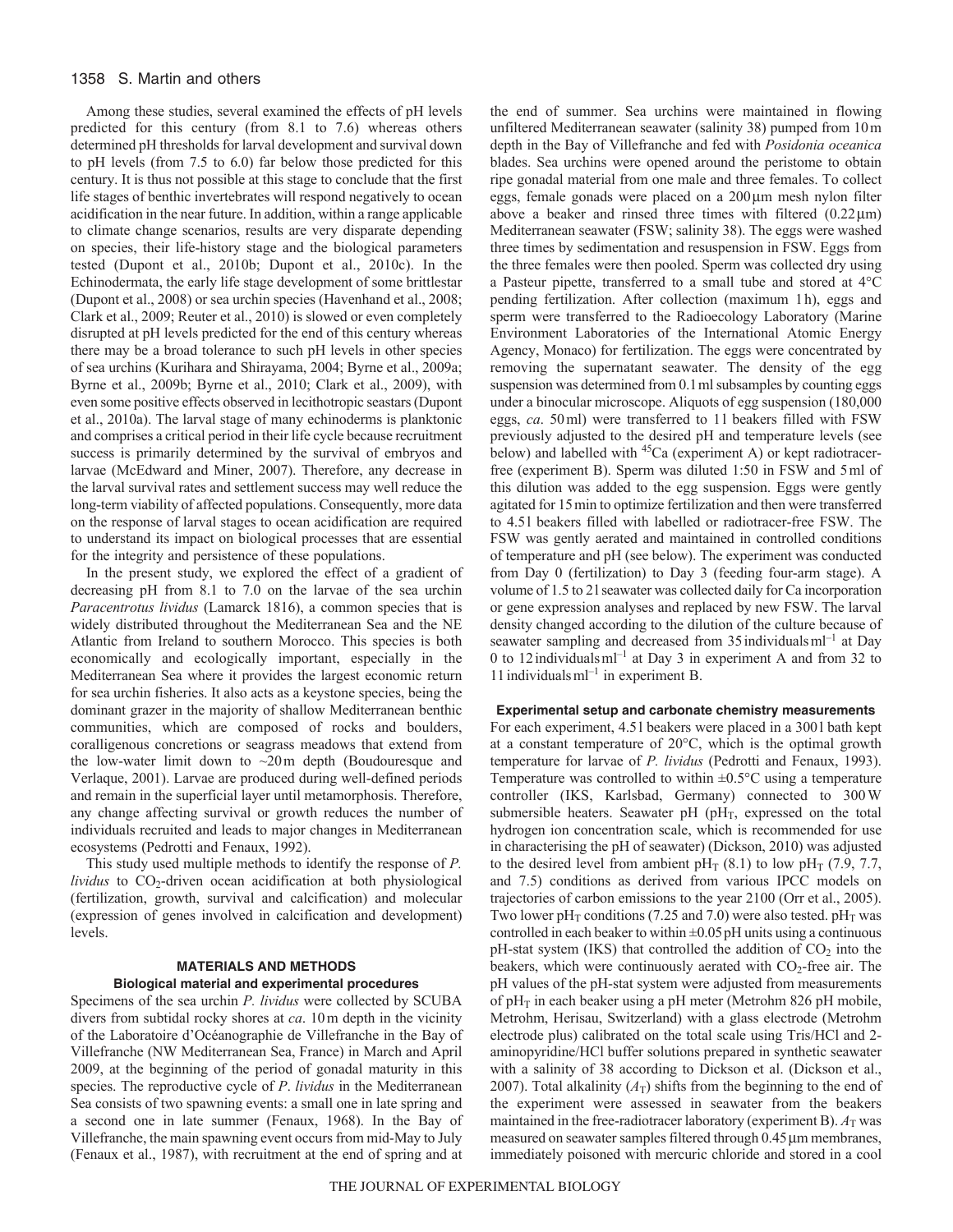dark place pending analyses.  $A<sub>T</sub>$  was determined potentiometrically using a laboratory-constructed titration system with an Orion 8103SC pH electrode (Orion Research Inc., Boston, MA, USA) calibrated on the National Bureau of Standards scale and a computerdriven Metrohm 665 Dosimat titrator.  $A_T$  was calculated using a Gran function applied to pH values ranging from 3.5 to 3.0 as described by Dickson et al. (Dickson et al., 2007). Titrations of an *A*<sup>T</sup> standard provided by A. G. Dickson (batch 95) were within  $0.6 \mu$ molkg<sup>-1</sup> of the nominal value (s.d.=1.3 $\mu$ molkg<sup>-1</sup>; *N*=5). The partial pressure of  $CO<sub>2</sub>$  ( $P<sub>CO<sub>2</sub></sub>$ ) and other parameters of carbonate chemistry were determined from pH and total alkalinity using the R package seacarb (Lavigne and Gattuso, 2010). The saturation state of both calcite  $(\Omega_c)$  and aragonite  $(\Omega_a)$  were used to assess mineral availability because the saturation state of echinoderm high magnesium calcite is still under debate, but is likely to be close to aragonite (Morse et al., 2007).

## **Measurements of fertilization, survival and development**

Fertilization success was determined after 2h as the proportion of eggs that had a fertilization envelope or exhibited cleavage. The number of fertilized eggs was counted on six replicate 1ml subsamples taken from each beaker in experiments A and B. Density was measured daily on six replicate 1ml subsamples. Larval survival  $(S_t, \%)$  was calculated from the density at time *t*  $(N_t, \%)$ larvae m $1^{-1}$ ) and a dilution factor (*d*) determined according to the volume of sampled and renewed seawater as:  $S_f = 100 \times N_t/(N_{t-1} \times d)$ . Samples of larvae (5–30 ml) were collected on Day 2 ( $t=46$  and 52 h post-fertilization) and Day  $3$  ( $t=69h$  post-fertilization). They were fixed with buffered 4% formaldehyde for examination by microscopy. To distinguish the larvae, the samples were stained with Rose Bengal, filtered on 0.4 µm polycarbonate membrane, mounted on slides in glycerol and measured under optical microscopy. The larval overall length (somatic rod + post-oral arm) was measured from Day 2 (46h) to Day 3 (69h). The lengths of somatic rods, post-oral arms and antero-lateral arms and the width of larvae were measured on Day 3. Ratios of the left to right overall length (symmetry index) and of the post-oral arm to somatic rod length were calculated on Day 3. The former was used as an indicator of the entrance of larvae in the exotrophic phase; a ratio higher than 1 indicates start-feeding larvae (Bougis, 1971). Data were analysed using one- and two-way ANOVAs. Data transformation was performed when conditions of normal distribution and homogeneity of variance were not met. Tukey's honestly significant difference (HSD) multiple comparison tests were carried out to assess the significance of differences between groups. Morphometric parameters (somatic rod, post-oral arm and antero-lateral arm lengths and larval width) were related to overall length using linear relationships. Analyses of covariance (ANCOVAs) were performed to test for differences between intercepts and slopes. Pairwise ANCOVAs were conducted to test significant differences between pairs of pH treatments.

# **Measurements of 45Ca uptake**

For determination of embryonic and larval Ca uptake, eggs were incubated in seawater labelled with  $50kBq^{1}$ <sup>45</sup>Ca as  $45CaCl<sub>2</sub>$ (specific activity=1093.06 $MBqmg^{-1}$ ; PerkinElmer Life and Analytical Sciences, Inc., Boston, MA, USA). Seawater was spiked before the addition of eggs and sperm and 5ml seawater samples were collected from each pH treatment for radioactivity counting. Seawater samples of 250 to 400ml (depending on the culture concentration) were collected at Day  $0$  ( $t=5$ h post-fertilization), Day 1 ( $t=20$ , 23 and 27h post-fertilization), Day 2 ( $t=46$  and 53h postfertilization) and Day 3 ( $t=76$ h post-fertilization). Day 1 (27h) and Days 2 and 3 were sampled in triplicate. Larvae were filtered through a  $20 \mu m$  polycarbonate membrane, resuspended and rinsed three times in radiotracer-free FSW. Before resuspension and rinsing, 5ml of seawater were sampled in the filtrate for radioactivity counting. The filters were transferred to 20ml glass scintillation counting vials and digested with nitric acid at 50°C. After digestion, the samples were dried at 60°C until complete acid evaporation and were resuspended in 1ml distilled water. Seawater and filter samples were counted for 1 h in a liquid scintillation  $\beta$  counter (Tricarb 2900 TR, PerkinElmer) after the addition of 10ml scintillation liquid (Ultima Gold XR, PerkinElmer). Radioactivity in seawater, embryos and larvae was measured in counts per minute (CPM). CPM were corrected for quenching and converted to Bq (1Bq 1disintegrations –1). Quenching curves (relationship between quench parameter and counting efficiency) were established for seawater, embryos and larvae by counting sets of 10 samples with the same activity but with variable quantities of seawater, eggs or larvae. The amount of Ca incorporated  $(Q_{Ca}$ , in nmolCa individual<sup>-1</sup>) was calculated according to:

$$
Q_{\text{Ca}} = \{ [(A_{\text{su}} / N_{\text{su}}) / A'_{\text{sw}}] \times C_{\text{sw}} \} \times 10^6, \tag{1}
$$

where  $A_{\rm su}$  is the total <sup>45</sup>Ca activity in sea urchin embryos (or larvae, in Bq),  $N_{\text{su}}$  is the number of sea urchin embryos (or larvae),  $A'_{\text{sw}}$ is the time-integrated activity (in  $Bqg^{-1}$ ) in seawater during the time of exposure and *C*sw is the total Ca concentration in Mediterranean seawater (0.0114 mmol g<sup>-1</sup>). Adsorption of <sup>45</sup>Ca on filters was checked using a control 4.5l beaker without organisms that was filled with FSW labelled with  $50kBq$ <sup> $-1 45$ </sup>Ca. The total activity in the filters was determined according to the procedure previously described. Passive 45Ca adsorption on tissues was also tested using dead embryos incubated for 2 days in FSW labelled with  $50 \text{ kBq}$  $1^{-1}$  $^{45}Ca$ . Spearman's rank correlation  $(r<sub>S</sub>)$  was used to test the effect of lowering pH on Ca incorporation. ANCOVAs were performed to test heterogeneity of slopes among pH treatments. Pairwise ANCOVAs were conducted to test significant differences between pairs of treatments.

## **Measurements of gene expression** RNA extraction

Seawater samples from 300 to 750ml (depending on the culture concentration) were collected in triplicate on Day  $1$  ( $t=22$ h postfertilization), Day 2  $(t=46$  and 52h post-fertilization) and Day 3 ( $t$ =69h post-fertilization). The larvae were filtered through a  $20 \mu m$ polycarbonate membrane and stored at –80°C pending RNA analysis. Total RNA was extracted from ~8500 larvae in 1ml of Trizol reagent (Invitrogen, La Jolla, CA, USA) according to the manufacturer's suggested protocol. Two successive chloroform  $(\geq 99\%)$  steps in 200 µl were carried out to precipitate proteins and DNA. RNA was finally precipitated in 500 $\mu$ l isopropanol (≥99%). The pellets were washed in 75% ethanol and resuspended in sterile water. The RNA quality was checked on 1% agarose (w/v) gel and presented sharp ribosomal RNA bands with a 28S/18S ratio of 2:1. RNA samples were treated with DNAse  $(1 \text{ U } \mu l^{-1})$ ; Fermentas, Saint-Remy-les-Chevreuse, France) and quantified using a RiboGreen RNA Quantification Kit (Molecular Probes, Cergy Pontoise, France). The total RNA concentration was adjusted to a final concentration of  $100 \text{ ng }\mu^{-1}$  in all samples and reverse transcription was carried out using the Affinity Script qPCR cDNA kit (Agilent Technologies, Massy, France).  $RNAsin(1 \mu l, recombinationt RNAsin,$ ribonuclease inhibitor, Promega) was added to each cDNA synthesis mix to avoid further degradation of the template. Negative controls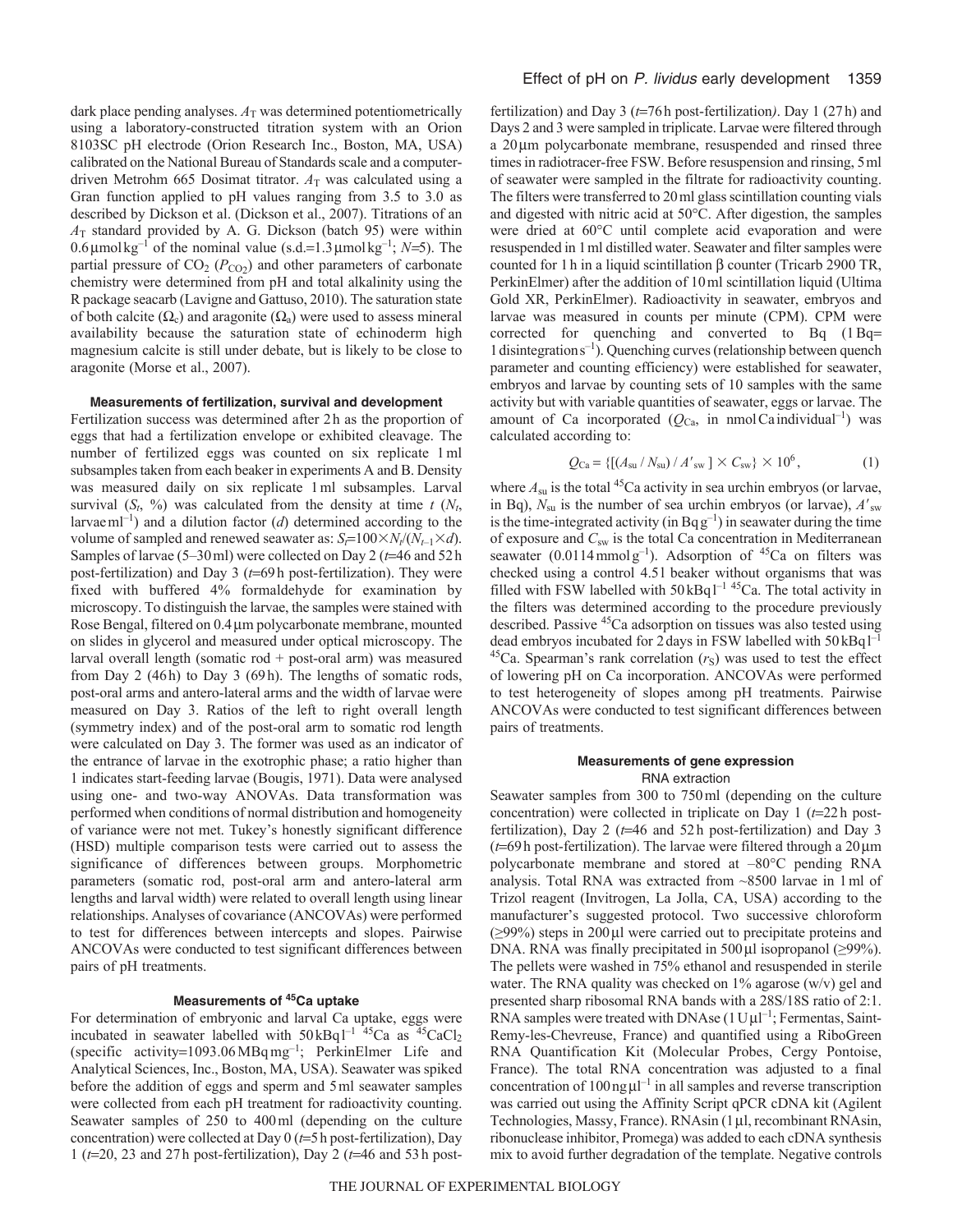|                                          | Table 1. Transcripts targete |                                           | ed in the experiments, length of the amplified product (bp) and primer sequences |                      |
|------------------------------------------|------------------------------|-------------------------------------------|----------------------------------------------------------------------------------|----------------------|
| <b>hotein</b>                            | Gene ID                      | Primer name                               | Primer sequence                                                                  | Amplicon length (bp) |
| olyubiquitin                             | M596937.1                    | PI_polyubi F PI_polyubi R                 | rCGTGGTGGTGGATAGAT ATGGTGCATTTGCHTG                                              | 58                   |
| M30                                      | M569342.1                    | $P$ <sub>L</sub> SM30 F PI_SM30 R         | GAAACAACCCTGCTT TCGTTCATCCTGTAGTTGG                                              |                      |
| nsp130                                   | M568814                      | $N_{\perp}$ msp130 F1 P $\perp$ msp130 R1 | ATACATGGCAACCCAAGAAGOOOAACOOOAACGTAAGATGAA                                       |                      |
| «Na <sup>+</sup> /K <sup>+</sup> /ATPase | M562805.                     | 'LNaKATPa F1 PLNaKATPa R                  | AGGCTTGCGTCTTGATT TTCTTCACCAGGCAGTTCTT                                           |                      |
| -Na <sup>+</sup> /K <sup>+</sup> /ATPase | M554663.                     | I_NaKATPb F PI_NaKATPb R1                 | LOLOLOLOUOUS SOULS LITTUS OULS LOTOUS OUN                                        | $\frac{80}{2}$       |
| ibroblast growth factor (fg9/16/20)      | <b>BO65253</b>               | $L$ fgf9/16/20 F1 Pl_fgf9/16/20 R1        | GCAGCTOCOOCOOLOTGIOLOTOOKACTOTACTATT                                             |                      |

(same reagents mix without reverse transcriptase) were prepared simultaneously and run on each plate for each primer pair to ascertain that no DNA contamination occurred  $(C_t$  values were >40 cycles). No-template controls were also run in parallel on each plate. Transcript levels were derived from the accumulation of SYBR green fluorescence in a Light Cycler 480 (Roche, Meylan, France). The PCR conditions were as follows:  $1 \times$  SYBR green mix (catalog no. 04707516001; Roche),  $100$  nmol  $l^{-1}$  primers and  $1 \mu l$  of cDNA in a total volume of  $20 \mu$ . Each sample was run in triplicate. The dissociation curves showed a single amplification product and no primer dimer. Data were normalized using the  $2^{-\Delta\Delta C_t}$  method (Livak and Schmittgen, 2001), where  $-\Delta \Delta C_f = (C_{t_{\text{Target}}} - C_{t_{\text{HKG}}})_{t_x}$  $(C_{\text{target}}-C_{\text{tHKG}})_{t_0}$ ,  $t_x$  is the sampling time and  $t_0$  is the incubation period starting point. Data are presented as fold changes in gene expression normalized to polyubiquitin transcript expression, as a housekeeping gene (HKG), and relative to gastrula stage control samples ( $pH_T8.1$ ). For each experiment, we checked that HKG expression was not affected by the experimental treatments and performed PCR on dilution of cDNA for both the target and the HKG to ensure that the efficiencies were similar.

### Primer design and qRT-PCR

Primers for quantitative reverse transcriptase PCR (qRT-PCR) were developed using the *P. lividus* gene sequences *polyubiquitin* (AM596937.1), *msp130* (AM568814), *SM30* (AM569342.1),  $Na^+/K^+$ -*ATPase* subunits  $\alpha$  (AM562805.1) and  $\beta$  (A554663.1) and fibroblast growth factor *fg9/16/20* (ABO65253). qRT-PCR primer sequences were designed using Primer3 software (http://frodo.wi. mit.edu/primer3/) to have a G+C content ranging from 50 to 60%. In addition, runs of three or more Cs or Gs at the 3'-ends of primers were avoided as they might have promoted mispriming at G- or Crich sequences. Primers were chosen to generate equivalent amplicon lengths (Table1). The melting temperature of the primers was set at 58°C. The qRT-PCR products were sequenced (VWR International, Fontenay-sous-Bois, France) and all matched the anticipated product. For each primer pair, the amplification efficiency (*E*) was determined on a 5-point 10-time dilution series of 100ng cDNA extracted from all tested treatments to check for primer specificity. The amplification efficiencies were between 80 and 100% with a corresponding amplification factor between 1.8 and 2.0, respectively, for all primer combinations.

Data were analysed using N-way ANOVAs and Tukey's HSD multiple comparison tests were carried out to assess the significant differences between pH treatments.

In order to check whether differences between pH treatments were not only due to differences in developmental stages, gene expression was plotted against 'virtual age', which is an efficient way to correct for age when delayed larval development occurs (Pörtner et al., 2010). Virtual age corresponds to the time required for the larvae in controlled conditions to reach a precisely defined stage based on relevant morphometry. It was calculated from the inverse (exponential) transformation of the logarithmic relationship between larval overall length and time during the first  $3$  days at pH<sub>T</sub>  $8.1$ .

# **RESULTS**

# **Culture conditions**

The mean  $pH_T$  values from Day 0 to Day 3 are shown in Table 2. Mean temperature was  $20.1 \pm 0.1$ °C ( $N=307$ ) in both experiments. The mean  $A_T$  of FSW used during the experiment to fill the beakers was  $2545\pm6$  µmolkg<sup>-1</sup>. It changed by 5 to  $35$  µmolkg<sup>-1</sup> from Day 0 to Day 3 and averaged between 2550 and  $2565 \mu$ mol $\text{kg}^{-1}$  (mean  $A_T$ =2558 µmolkg<sup>-1</sup>) depending on the culture conditions.  $P_{CO2}$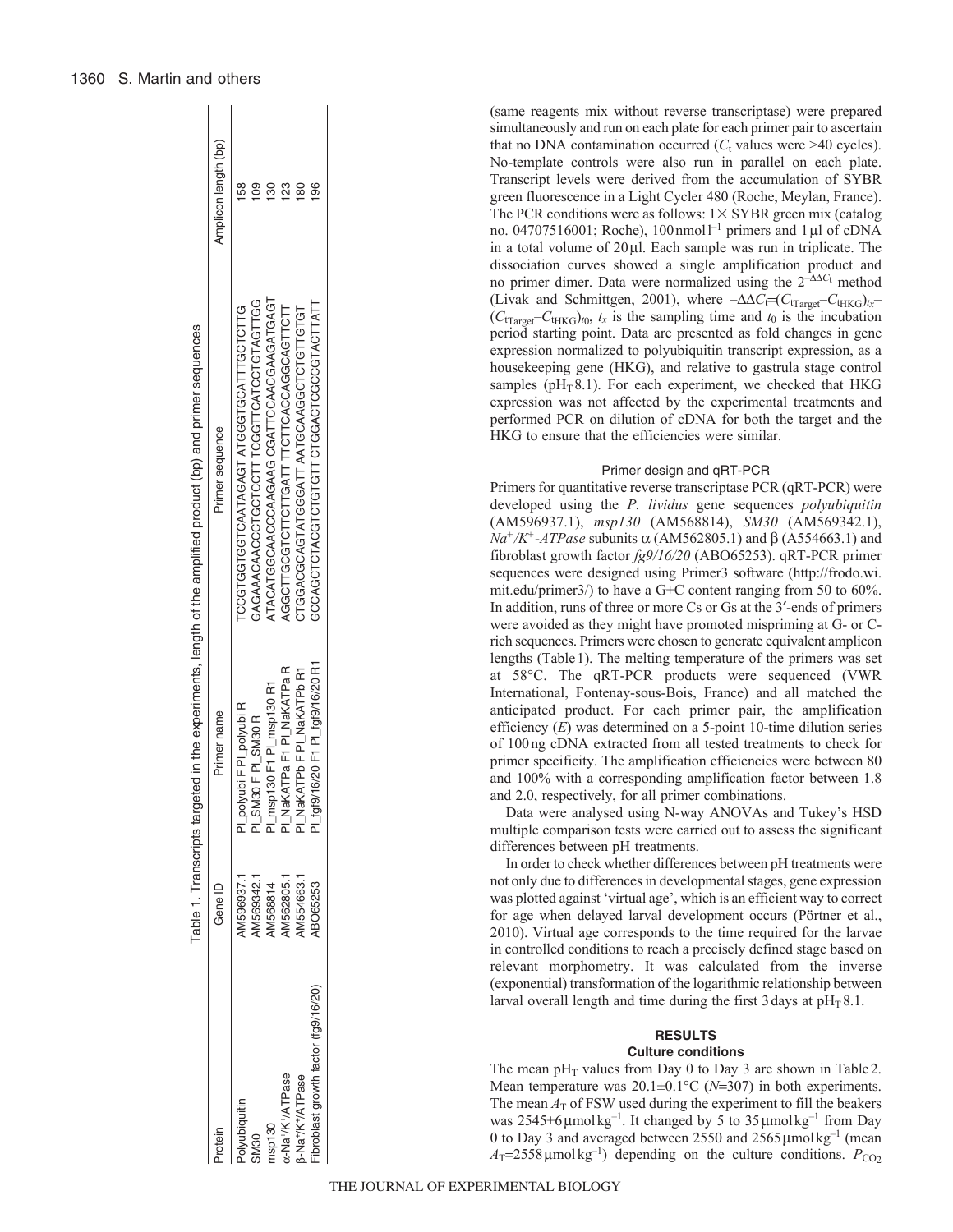| Treatment           | $pH_T$          | $P_{CO2}$ (µatm) | DIC ( $\mu$ mol kg <sup>-1</sup> ) | $CO32–$ (µmol kg <sup>-1</sup> ) | $\Omega_{\rm c}$ | $\Omega_{a}$    |  |
|---------------------|-----------------|------------------|------------------------------------|----------------------------------|------------------|-----------------|--|
| <b>Experiment A</b> |                 |                  |                                    |                                  |                  |                 |  |
| pH 7.0              | $6.97+0.03$     | 6632±493         | $2734 \pm 18$                      | $24+2$                           | $0.57 + 0.04$    | $0.37 + 0.03$   |  |
| pH 7.25             | $7.23 \pm 0.02$ | 3555±209         | $2609 \pm 10$                      | $44\pm2$                         | $1.02 \pm 0.05$  | $0.67 + 0.04$   |  |
| pH 7.5              | $7.48 \pm 0.03$ | 1962±127         | $2515 \pm 10$                      | $74\pm4$                         | $1.74 \pm 0.10$  | $1.13 \pm 0.06$ |  |
| pH 7.7              | $7.68 \pm 0.03$ | 1188±77          | 2436±11                            | $113 + 6$                        | $2.65 \pm 0.14$  | $1.73 \pm 0.09$ |  |
| pH 7.9              | 7.86±0.04       | 743±84           | $2351 \pm 21$                      | $163 + 13$                       | $3.81 \pm 0.31$  | $2.49 \pm 0.20$ |  |
| pH 8.1              | $8.08 \pm 0.01$ | $397+13$         | $2219+8$                           | $248 + 5$                        | $5.79 \pm 0.12$  | $3.78 \pm 0.08$ |  |
| <b>Experiment B</b> |                 |                  |                                    |                                  |                  |                 |  |
| pH 7.0              | $6.97+0.03$     | 6590±461         | $2733 \pm 17$                      | $24+2$                           | $0.57+0.04$      | $0.37 + 0.02$   |  |
| pH 7.25             | $7.22 \pm 0.03$ | $3624 + 268$     | $2612+13$                          | $43\pm3$                         | $1.00 + 0.07$    | $0.65 \pm 0.04$ |  |
| pH 7.5              | $7.47 \pm 0.03$ | 1996±149         | $2518+11$                          | $734 + 5$                        | $1.72 \pm 0.11$  | $1.12 \pm 0.07$ |  |
| pH 7.7              | $7.69 \pm 0.02$ | $1161 \pm 73$    | $2432 \pm 10$                      | $115 + 6$                        | $2.70+0.13$      | $1.76 \pm 0.09$ |  |
| pH 7.9              | $7.88 \pm 0.02$ | 704±38           | $2341 \pm 11$                      | $169 + 7$                        | $3.95 \pm 0.16$  | $2.58 \pm 0.10$ |  |
| pH 8.1              | $8.07 \pm 0.02$ | $412 + 23$       | $2227 \pm 13$                      | $243 + 9$                        | $5.68 \pm 0.20$  | $3.70 \pm 0.13$ |  |

Table 2. Mean pH and carbonate chemistry of the treatments

Mean pH<sub>T</sub> (on the total scale) values are calculated by transformation of pH<sub>T</sub> to [H<sup>+</sup>] and reconversion of mean [H<sup>+</sup>] to pH<sub>T</sub>. Partial pressure of CO<sub>2</sub> (P<sub>CO2</sub>), dissolved inorganic carbon (DIC), CO<sub>3</sub><sup>2-</sup> concentration and saturation state of seawater with respect to calcite ( $\Omega_c$ ) and aragonite ( $\Omega_a$ ) are calculated from pH<sub>T</sub>, temperature (20.1°C), salinity (38) and a mean total alkalinity (A<sub>T</sub>) of 2558  $\mu$ mol kg<sup>-1</sup>. Data are means ± s.d. of measurements taken every 15 min from Day 0 to Day 3; N=307.

values and other parameters of the carbonate system were calculated using a mean  $A_T$  of 2558 µmolkg<sup>-1</sup> and are given in Table 2.

### **Fertilization, survival and morphological development**

The percentage of fertilization success was high (97–100%) in all treatments with no effect of pH in experiment A (one-way ANOVA,  $F_{5,30}$ =0.07, *P*=0.99) or experiment B ( $F_{5,30}$ =1.96, *P*=0.11) and no difference between experiments (*t*-test,  $t=0.78$ ,  $P=0.44$ ). The mean larval survival was also high and averaged 99 and 100% in experiments A and B, respectively. It did not vary between pH treatments in either experiment (one-way ANOVAs, *P*>0.05).

At 23h post-fertilization, embryos were at the gastrula stage except in the  $pH<sub>T</sub>$ 7.0 treatment, where only 35% of the embryos reached the early gastrula stage (the remaining 65% were at the blastula stage). At 46h, the pluteus stage (4-arm stage) was completed in all treatments including  $pH<sub>T</sub>$  7.0.

The overall length of larvae from Day 2 to Day 3 (Fig.1) was significantly affected by pH (two-way ANOVA,  $F_{5,521}$ =991.62,  $P \le 0.0001$ ) and time ( $F_{2,521}$ =1083.28,  $P \le 0.0001$ ), with a significant interaction between the two  $(F_{10,521}=3.42, P<0.001)$ . Multiple comparison analyses revealed that larval length differed significantly between pH treatments (Tukey's HSD, *P*<0.0001), except between  $pH<sub>T</sub> 8.1$  and 7.9 and between  $pH<sub>T</sub> 7.9$  and 7.7 on Day 2 and between pHT 8.1, 7.9 and 7.7 on Day 3 (Tukey's HSD, *P*>0.05). On Day 3, the overall length of larvae in the  $pH<sub>T</sub>$  7.5 treatment was 10% smaller than in the control treatment ( $pH<sub>T</sub>8.1$ ), and it was 20 and 40% shorter in the  $pH_T$  7.25 and 7.0 treatments, respectively, than in the control.

The symmetry index was high regardless of pH, with a mean ratio of the left to right overall length close to 1 (0.96–0.99). The index was significantly affected by pH (one-way ANOVA,  $F_{5,174}$ =3.76, *P*=0.003), with lower values at pH<sub>T</sub> 7.25 and 7.0 than at  $pH_T 8.1$ , 7.9 and 7.5 (Tukey's HSD,  $P<0.05$ ), but no difference between  $pH_T$  7.7 and the other pH treatments (Tukey's HSD, *P*>0.05; Fig.2).

Morphological analyses on Day 3 revealed that the length of arms was significantly affected by pH (one-way ANOVAs, *P*<0.0001; Tukey's HSD, post-oral arms: 8.1=7.9=7.7>7.5>7.25>7.0, anterolateral arms: 8.1=7.9≥7.7>7.5>7.25>7.0; Fig. 3). Arms were 10–15% shorter at pH<sub>T</sub> 7.5, 20–25% shorter at pH<sub>T</sub> 7.25 and ~50% shorter at  $pH<sub>T</sub>$  7.0 relative to the control. The length of somatic rods was also affected by pH (one-way ANOVA,  $F_{5,174}$ =53.64, *P*<0.0001; Tukey's HSD,  $8.1 > 7.9 = 7.7 \ge 7.5 > 7.25 = 7.0$ ; rods were 10% shorter at pH<sub>T</sub> 7.9 and 7.7, 15% shorter at pH<sub>T</sub> 7.5 and 30% shorter at  $pH<sub>T</sub>$  7.25 and 7.0 relative to the control. Larval width was not affected by pH, except at  $pH<sub>T</sub>$  7.0 where it was 10% smaller than in the other pH treatments (one-way ANOVA,  $F_{5,174}$ =144.79, *P*<0.0001; Tukey's HSD, 8.1=7.9=7.7=7.5=7.25>7.0). Allometric relationships between larval size (overall length) and the other morphometric parameters (Fig.4) were similar in all pH treatments, except at  $pH_T$  7.0 where significant differences in the intercepts were observed for somatic rod and post-oral arm length (ANCOVAs, *P*<0.0001).

The ratio of the post-oral arm to somatic rod length, which indicates the entrance of the larvae in the exotrophic phase (Bougis, 1971), was higher than 1 (1.1–1.2) in all treatments except at  $pH<sub>T</sub>$ 7.0,



Fig. 1. Paracentrotus lividus larval overall length as a function of time in the different pH treatments at Day 2 (46 and 52 h post-fertilization) and Day 3 (69 h). The photographs correspond to the different sampling stages in the extreme pH treatments  $pH<sub>T</sub>$  7.0 and 8.1 (scale bars, 100  $\mu$ m). G, gastrula stage (length,  $100-120 \mu m$ ). Data are means  $\pm$  s.d.;  $N=30$ .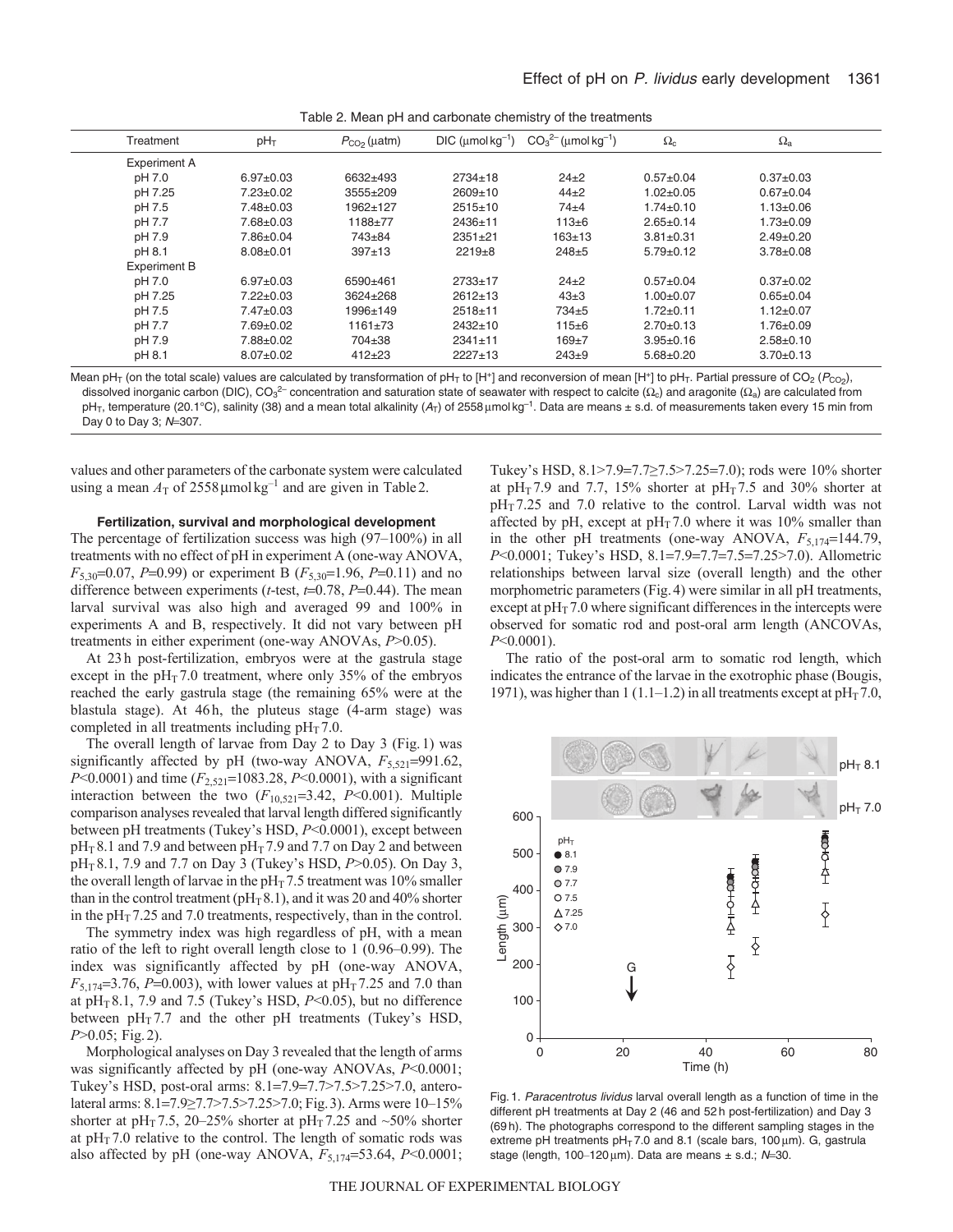

Fig. 2. Symmetry index and ratio of post-oral arm (POA) to somatic rod (SR) lengths in P. lividus in the different pH treatments. Data are means  $\pm$ s.d.; N=30.

where it was 0.8 (one-way ANOVA,  $F_{5,174}$ =36.72, *P*<0.0001; Tukey's HSD, 7.25=7.5=7.7=7.9≥8.1>7.0; Fig.2).

### **Ca incorporation**

Passive <sup>45</sup>Ca adsorption on filters or larval tissues was negligible. Adsorption of 45Ca on filters alone was not detectable after the successive rinsings with radiotracer-free seawater. The radioactivity measured on dead material was less than 0.1Bq per filter  $(Q_{Ca} < 0.01$  nmol Ca larva<sup>-1</sup>) after 44h of exposure to FSW labelled with  $50$  kBq  $l^{-1}$  <sup>45</sup>Ca.

The incorporation of Ca in embryos remained close to zero during the first 24 h  $(Q_{Ca} \le 0.01$  nmol Ca individual<sup>-1</sup>; Fig. 5A). Ca incorporation began at the gastrula stage on Day 1 (27h postfertilization) and increased linearly with time until Day 2 (53h) at a rate of between  $0.004$  nmol Ca larva<sup>-1</sup> h<sup>-1</sup> at pH<sub>T</sub>7.0 to 0.019 nmol Ca larva<sup>-1</sup> h<sup>-1</sup> at pH<sub>T</sub>8.1 (linear regressions,  $R^2 > 0.96$ , *P*<0.0001), depending on pH, and then at a lower rate (from 0.004 nmol Ca larva<sup>-1</sup> h<sup>-1</sup> at pH<sub>T</sub> 7.0 to 0.009 nmol Ca larva<sup>-1</sup> h<sup>-1</sup> at  $pH_T$  7.9) until Day 3 (76h). The rates of Ca incorporation from Day 1 (27h) to Day 2 (53h) differed significantly across pH treatments (ANCOVA,  $F_{5,53}=87.34$ ,  $P<0.001$ ; pairwise comparisons, 8.1=7.9>7.7>7.5>7.25>7.0). Ca incorporation was significantly correlated with pH at both the gastrula  $(r<sub>S</sub>=0.97, P<0.0001)$  and four-arm stages (Days 2 and 3;  $r_s$ =0.91 to 0.98, *P*<0.0001). At the gastrula stage, Ca incorporation decreased linearly from  $pH<sub>T</sub> 8.1$  to 7.0 at a rate of 0.06nmolCagastrula–1 per pH unit (linear regression,  $R<sup>2</sup>=0.96$ ,  $P<0.0001$ ). At the four-arm stage, it decreased at a rate of 0.3–0.4 nmol Ca larva<sup>-1</sup> per pH unit (linear regressions,  $R^2$ =0.82 to 0.96, *P*<0.0001). Independently of pH, *Q*Ca was highly correlated to the overall length (*L*) of larvae and followed an exponential function:  $Q_{Ca} = 0.022e^{0.0066L}$  ( $R^2 = 0.97$ ,  $P < 0.0001$ ; Fig.5B).

### **Gene expression**

The molecular approach performed on genes of interest shows that their expression was systematically and significantly affected by either time or pH, with a significant interaction between both parameters (N-way ANOVA, *P*<0.05).

### Genes involved in development

Transcripts related to  $Na^+/K^+$ -ATPase ( $\alpha$  and  $\beta$  subunits) showed a similar expression pattern in organisms subjected to the ambient



Fig. 3. Paracentrotus lividus larval width and lengths of somatic rods, postoral arms and antero-lateral arms as a function of pH on Day 3. Data are means  $\pm$  s.d.; N=30.

 $pH<sub>T</sub>$  of 8.1, with an increase in gene expression fold change in 52 to 69h post-fertilization larvae. At lower pH<sub>T</sub> (7.9–7.25), the fold change in gene expression was increased compared with the control condition ( $pH_T 8.1$ , 22h post-fertilization), with a subsequent decrease at  $pH<sub>T</sub>$  7.0. The highest variation in transcript expression was observed at  $pH<sub>T</sub>$  7.25, with a gradual increase through larval development up to a  $16.3 \pm 2.7$ - and  $19.7 \pm 1.3$ -fold change in gene expression in 69h post-fertilization larvae for  $\alpha$ - and  $\beta$ -*Na+/K+ATPase*, respectively (Fig. 6A,B). Multiple comparison analyses (Tukey's HSD) revealed significant upregulation at  $pH_T \le 7.5$  in 22 h post-fertilization larvae, at  $pH_T \le 7.25$  in 46 h larvae and at  $pH_T$  7.25 in 52 and 69h larvae (Fig. 6A).  $\beta$ -*Na<sup>+</sup>/K<sup>+</sup>-ATPase* transcript fold changes in expressions were already significantly upregulated at  $pH<sub>T</sub>$  7.9 and 7.5 in the 46 and 52h post-fertilization larvae, at  $pH_T$ 7.5 in the 68h larvae and at  $pH_T$ 7.25 for all time points (Fig. 6B). At the extreme pH<sub>T</sub> of 7.0, the expression of  $\alpha$ and  $\beta$ -*Na<sup>+</sup>/K<sup>+</sup>-ATPase* suddenly stopped increasing and dropped to lower values, similar to the expression measured at  $pH<sub>T</sub> 8.1$  for the *-*subunit.

### Genes involved in biomineralization

The fold change in the expression of transcripts coding for proteins involved in sea urchin biomineralization (*SM30*, *msp130* and  $f\text{g}9/16/20$ ) was the highest in the pH<sub>T</sub> treatments ranging from 7.25 to 7.9. It decreased or was unchanged in the  $pH<sub>T</sub>$  7.0 treatment (Fig.7). Multiple comparison analyses (Tukey's HSD) applied to *fg9/16/20* revealed no regulation of expression by pH in 22h postfertilization larvae. The fold change in gene expression was then increased at pH $_T$  7.9, 7.5 and 7.25 in 46h larvae, only at pH $_T$ 7.5 and 7.25 in 52h larvae and at all pH levels in 69h larvae (Fig.7A). The expression of the *msp130* transcript was significantly upregulated at  $pH_T$ <7.7 in 22h larvae and only at  $pH_T$ 7.5 in 46h larvae. No significant variation was observed in subsequent larval stages (Fig. 7B). Finally, *SM30* transcript expression was not significantly changed in 22h larvae but was upregulated at  $pH<sub>T</sub>$ 7.5 and 7.25 for the three subsequent larval stages, with a maximum of 25±3.8-, 23±1.6- and 23±3-fold changes in 46, 52 and 69h larvae, respectively, at  $pH_T$  7.25 (Fig. 7C).

#### Gene expression and virtual age

According to the logarithmic relationship between overall larval length in the control group  $(L=272\times Int-610)$ , the virtual age (h) was defined as  $VA = e^{(L+610)/272}$ . For example, larvae collected at  $pH<sub>T</sub>$  7.5 at 46h post-fertilization (real age) were smaller than in the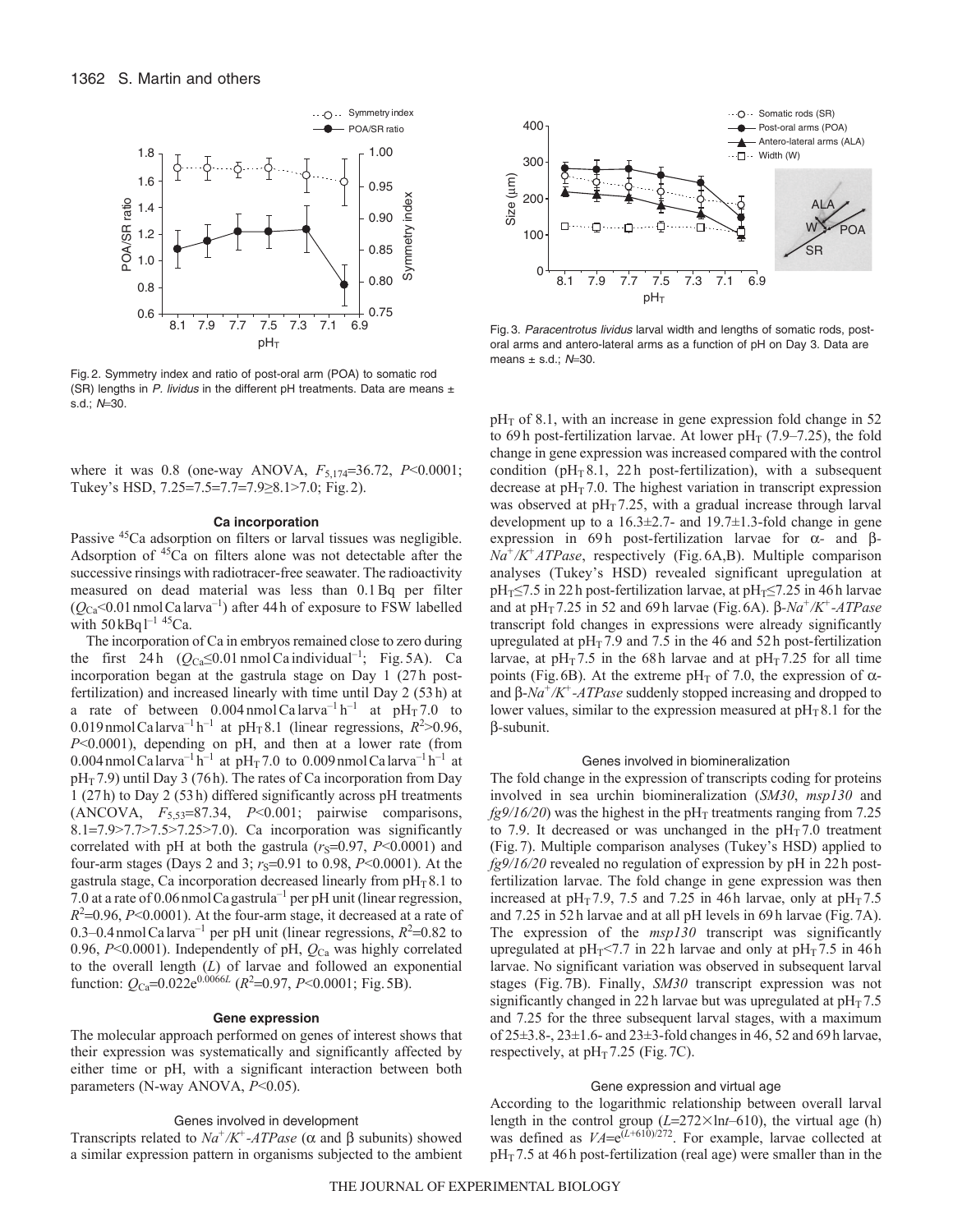

Fig. 4. Relationship between overall larval length and other morphometric parameters measured in P. lividus on Day 3 in the different pH treatments. (A)Somatic rod length; (B) post-oral arm length; (C) antero-lateral arm length; (D) larval width.

control treatment and corresponded to a virtual age of 36h (delay in development of 10h). When plotted against virtual age, two patterns of gene expression were observed in the control: (1)  $\alpha$ - and -*Na+/K+-ATPase* gene expression increased with time; and (2) *fg9/16/20*, *msp130* and *SM30* gene expression increased, reached a maximum at ~45h and then decreased (Fig.8). For all five tested genes, gene expression levels at  $pH<sub>T</sub>$  7.9 and 7.7 were mostly within the range of control levels of expression, whereas in the lower pH treatments ( $pH_T < 7.7$ ), gene expression increased beyond the normal range of expression. However, it is interesting to note that for  $\beta$ - $Na^+/K^+$ -*ATPase*, *fg9*/16/20 and *msp130*, the expression at pH<sub>T</sub>7.0 decreased and was within the levels observed in the control treatment.

# **DISCUSSION Effect of pH on fertilization**

The fertilization success of *P. lividus* was high (>97%) and was not affected by a decrease in pH. This broad tolerance to changes in pH is consistent with previous observations made for other species of sea urchin. Comparative data on the effects of decreased pH on sea urchin fertilization showed either no effect (Byrne et al., 2009a; Byrne et al., 2009b; Byrne et al., 2010) or an effect restricted to pH<7.4 (Bay et al., 1993; Kurihara and Shirayama, 2004). In *Heliocidaris erythrogramma*, fertilization success was similar in control and lower pH treatments (>90% from pH7.9 to 7.6) (Byrne et al., 2009a). It dropped from ≥90% in controls to 70% at pH7.4 in *Echinometra mathaei* (Kurihara and Shirayama, 2004) and to 60% at pH7.0 in *Hemicentrotus pulcherrimus* and *Strongylocentrotus purpuratus*(Bay et al., 1993; Kurihara and Shirayama, 2004). In *P. lividus*, fertilization remained unaffected in the lowest pH treatments ( $pH_T$  7.25 and 7.0). The robustness of sea urchin fertilization to decreased pH is likely related to the low pH that is naturally associated with echinoderm reproduction, i.e. the low internal pH of activated sperm and the release of acid by eggs at fertilization (Byrne et al., 2009a). This suggests that sea urchin fertilization is highly tolerant to ocean acidification within the range of pH values projected in the next decades, or even below model predictions. However, because of favorable fertilization conditions in most laboratory experiments with no sperm-limiting conditions, fertilization success could be overestimated relative to natural systems. Recent studies revealed a 25% reduction in



Fig. 5. (A) Calcium uptake with time in P. lividus embryos and larvae in the different pH treatments and (B) the relationship between calcium incorporation and overall length of larvae. Data are means  $\pm$  s.d.; N=3 for calcium uptake and N=30 for larval overall length.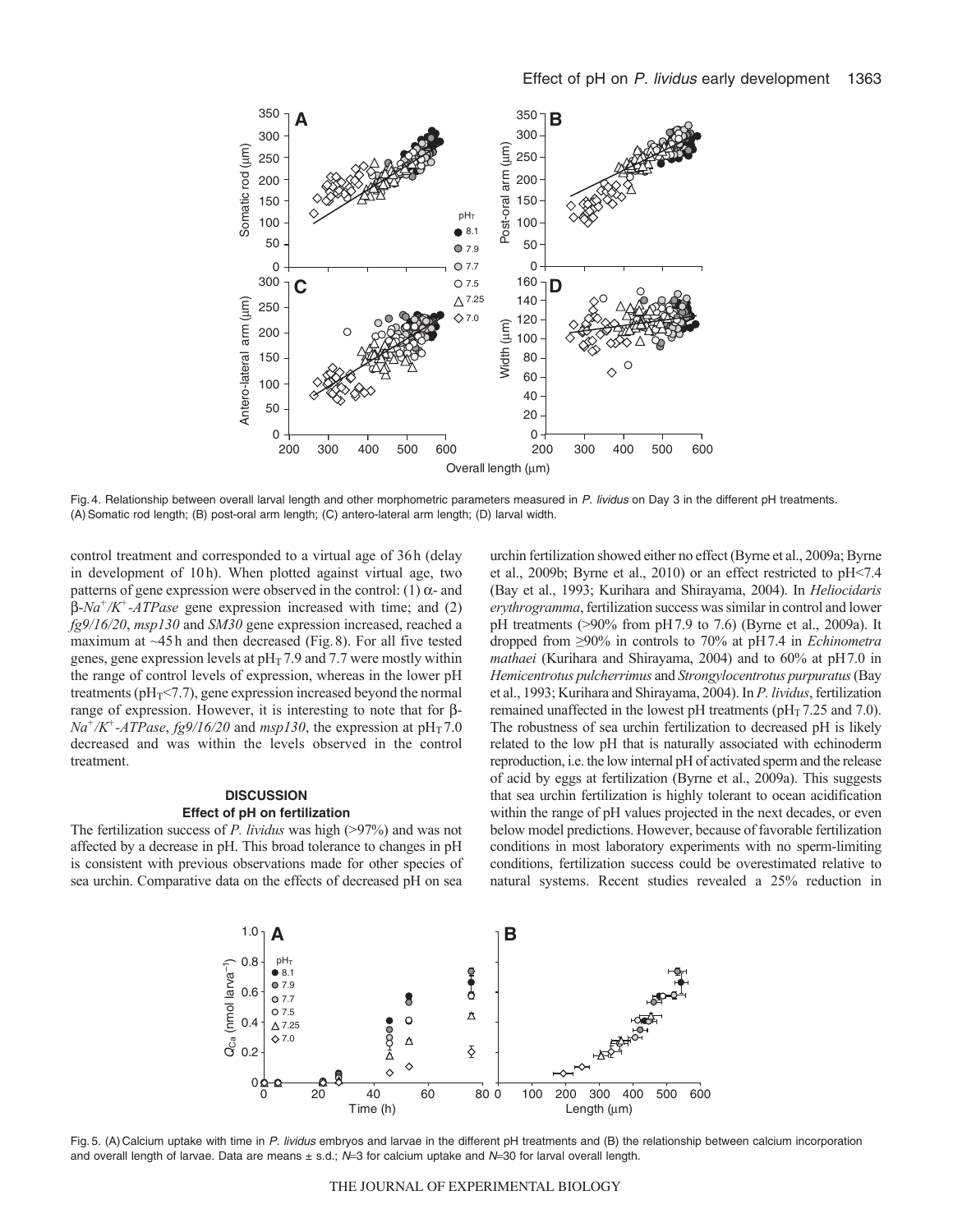

Fig. 6. Fold change in (A)  $\alpha$ -Na/KATPase and (B)  $\beta$ -Na/KATPase expression in P. lividus in response to decreasing pH from pH<sub>T</sub>8.1 (control) to pH<sub>T</sub>7.0. Data are means  $\pm$  s.d.;  $N=3$ .

fertilization success at pH7.7 in *H. erythrogramma* (Havenhand et al., 2008) and a 72% drop in fertilization efficiency at pH7.8 in *S. franciscanus* (Reuter et al., 2010), which may be attributed to decreased sperm motility.

#### **Effect of pH on survival**

The survival of *P*. *lividus* pluteus larvae in the present study was also high in the different pH treatments, with no significant differences between treatments. These results are consistent with those reported for the tropical (*Tripneustes gratilla*), temperate (*Pseudechinus huttoni*, *Evechinus chloroticus*) and polar (*Sterechinus neumayeri*) sea urchin species in which larval survival is unaffected until pH levels fall below 7.0 (Clark et al., 2009). However, although our results suggest that the pH values predicted to occur over the next 100–300 years will not directly affect the survival of *P. lividus* larvae, caution should be exercised in the interpretation of these results. Larval survival is reported only for the first 3 days of the larval stage, but prolonged exposure of plankton to elevated *P*<sub>CO2</sub> may have lethal effects (Yamada and Ikeda, 1999; Kikkawa et al., 2003) and it is possible that larvae may have been negatively affected after a longer period of time. For example, in the brittlestar *Ophiotrix fragilis*, larval survival is high during the first 3 days of culture at pH7.7 and 7.9 but it drops to zero after 8 days under decreasing pH, relative to 70% for control larvae (Dupont et al., 2008). Further experiments are needed that consider the whole period of larval development in *P. lividus* for a better understanding of their survival in response to ocean acidification.

### **Effect of pH on development**

An important delay in development was observed at  $pH<sub>T</sub>$  7.0, where only 35% of embryos completed the gastrula stage 23h postfertilization relative to 100% at the other pH levels. The feeding stage of the pluteus larvae, characterized by a four-arm stage with a ratio of the post-oral arm to somatic rod length greater than 1 (Bougis, 1971), was also delayed in the  $pH<sub>T</sub>$  7.0 treatment. At Day 3, it was not completed (ratio of 0.8), in contrast to pluteus larvae in the higher pH treatments ( $pH_T 8.1$  to 7.25), which had ratios of 1.1 to 1.2. The size of larvae at a given time post-fertilization was also affected at  $pH_T \le 7.5$ , with a 10 to 40% reduction in overall length after 3days of culture. The symmetry index, a good indicator of fitness (Dupont et al., 2008), was only slightly affected below  $pH<sub>T</sub>$  7.25. With the exception of a small difference (5%) between the length of antero-lateral arms at  $pH<sub>T</sub> 8.1$  and 7.7, arm length (postoral and antero-lateral) was not significantly different among the  $pH$ <sup>8.1</sup>, 7.9 and 7.7 treatments, but was significantly reduced at  $pH_T \le 7.5$ . Smaller size at the lowest pH levels could be explained either by a delay in development, a miniaturization of the larvae and/or phenotypic plasticity. However, allometries were observed between the overall length and the other morphometric parameters from  $pH_T 8.1$  to 7.25. Differences appeared only at  $pH_T 7.0$ . These results strongly suggest that, down to a  $pH<sub>T</sub>$  of 7.25, the larvae at Day 3 have a normal morphology but are delayed in development. This is consistent with previous observations on the impact of low pH on larval development (Dupont et al., 2010c). More information on larval physiology is necessary to understand the origin of this delay, which could be related to a decrease (Pörtner and Farrell,



Fig. 7. Fold change in (A)  $fg9/16/20$ , (B) msp130 and (C) SM30 expression in P. lividus in response to decreasing pH from pH<sub>T</sub> 8.1 (control) to pH<sub>T</sub> 7.0. Data are means  $\pm$  s.d.;  $N=3$ .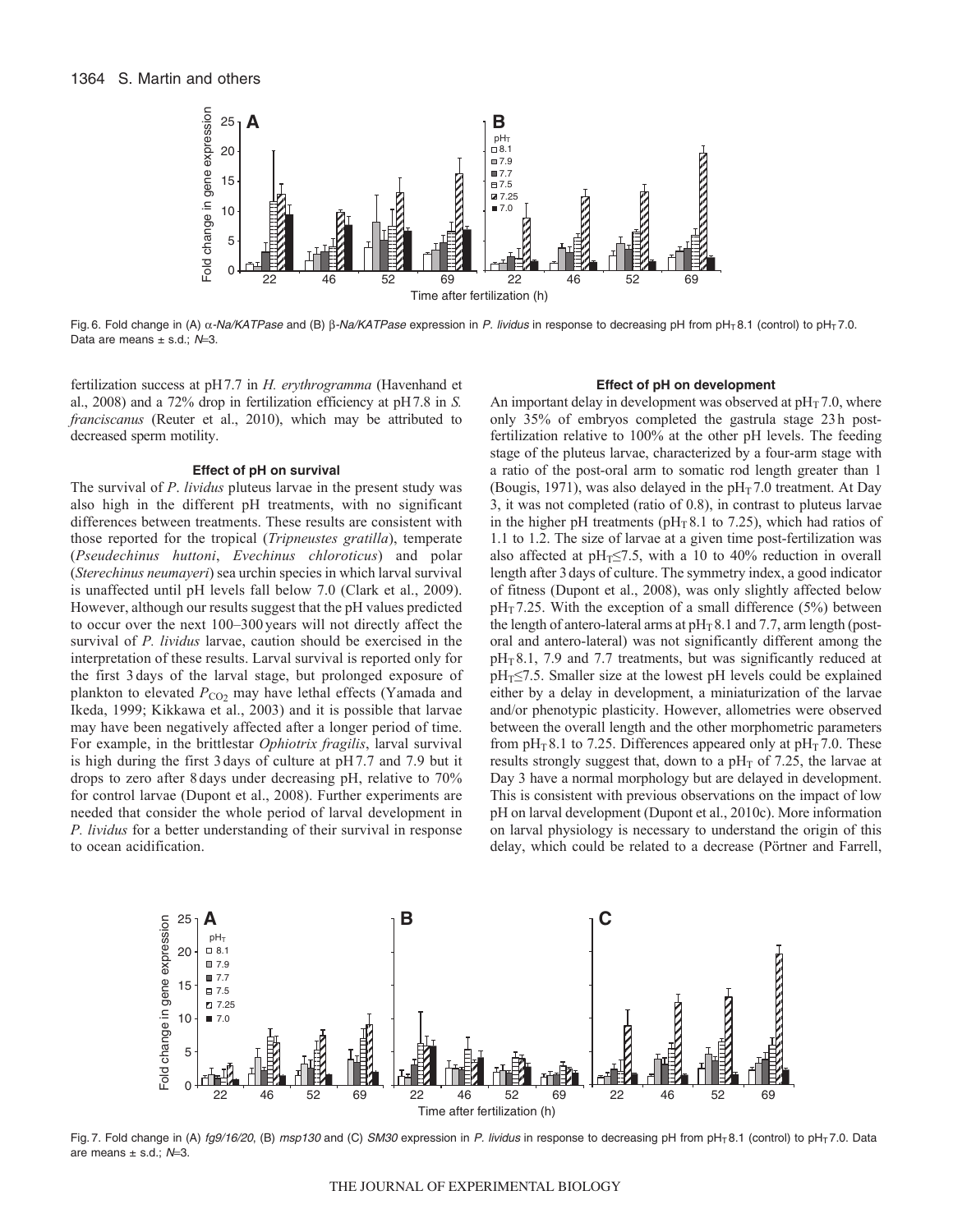

# Effect of pH on P. lividus early development 1365

Fig. 8. Fold change in (A)  $\alpha$ -Na/KATPase, (B)  $\beta$ -Na/KATPase, (C) fg9/16/20, (D) msp130 and (E) SM30 expression in P. lividus in response to decreasing pH from  $pH$ <sup> $T$ </sup>8.1 (control) to  $pH<sub>T</sub>$  7.0 plotted against virtual age.

2008) or increase in metabolism associated with limited resources (Dupont et al., 2010a).

### **Effect of pH on calcification**

The incorporation of Ca by the larvae was related to the formation of their skeleton. The larval skeleton is synthesized as a series of skeletal rods by the primary mesenchyme cells (PMCs) in the sea urchin embryo (Wilt, 2002). Ca incorporation in *P. lividus* was strongly related to time; it started at the embryonic stage and was the highest from the gastrula to the four-arm stage. It was also dependent on pH levels. At a given time post-fertilization, Ca incorporation decreased as a function of decreasing pH. Clark et al. (Clark et al., 2009) reported a 14–37% reduction in calcification index (percentage inorganic content of total dry weight) measured at pH7.5–7.8 in larvae of several species of sea urchins. This is consistent with the difference observed in *P. lividus* at a given time (25–80%). However, independently of pH, calcium incorporation was strongly correlated with the overall larval length. Consequently, the apparent decrease in Ca incorporation is simply an indirect consequence of the impact of low pH on developmental rate. In other words, at a given developmental stage (or size), larvae present the same Ca incorporation rate regardless of pH.

# **Effect of pH at a molecular level** Development-related genes

The Na<sup>+</sup>/K<sup>+</sup>-ATPase enzymes targeted here drive most energydependent transport processes in sea urchins, and their total activity is a very significant metabolic component of development, accounting for 40% of the larval metabolic rate (Leong and Manahan, 1997). In the present study, the genes coding for the  $Na^+/K^+$ -ATPase

heterodimer ( $\alpha$  and  $\beta$  subunits) (Jorgensen and Skou, 1969) exhibited developmental regulation in the control treatment ( $pH<sub>T</sub> 8.1$ ) with an increase in expression with time after fertilization. Comparative data have been obtained in the sea urchins *S. purpuratus* and *H. pulcherrimus*, where the expression of  $\alpha$ -Na<sup>+</sup>/K<sup>+</sup>-ATPase gene increased rapidly during gastrulation (Mitsunaga-Nakatsubo et al., 1992). This latter expression pattern would suggest a subsequent increase in mRNA translation, producing a large increase in the sodium pump, presumably as a necessary component for proliferating cells. However, this hypothesis is rather speculative and needs to be confirmed by further analyses performed on  $Na^+/K^+$ -ATPase protein regulation in the sea urchin *P. lividus*.

Looking further into *P. lividus* molecular response to decreasing pH, we showed no significant change in the expression of *Na+/K+-*  $ATPase$  between the  $pH<sub>T</sub> 8.1$  and 7.5 treatments through *P. lividus* early development (22 to 69h post-fertilization). In contrast, a transcriptomic study performed on *S. purpuratus* larvae (early prism stage; 40 h post-fertilization) showed a decrease in *Na+/K+- ATPase* expression when pH decreased from 8.1 to 7.88 (Todgham and Hofmann, 2009). This discrepancy might be mainly due to a classic problem in developmental biology. The present study demonstrates that the expression of *Na+/K+-ATPase* genes increases with developmental time. Consequently, a slight delay in development will lead to an apparent downregulation of these genes (Pörtner et al., 2010). This is consistent with our results, which show no effect on gene expression in a similar range of pH when corrected by the developmental delay. However, the highest fold change in gene expression reported in this study, reaching up to 16- to 20-fold change at  $pH_T$  7.25 for  $\alpha$ -Na<sup>+</sup>/K<sup>+</sup>-ATPase and *-Na+/K+-ATPase*, respectively, cannot be explained by a delay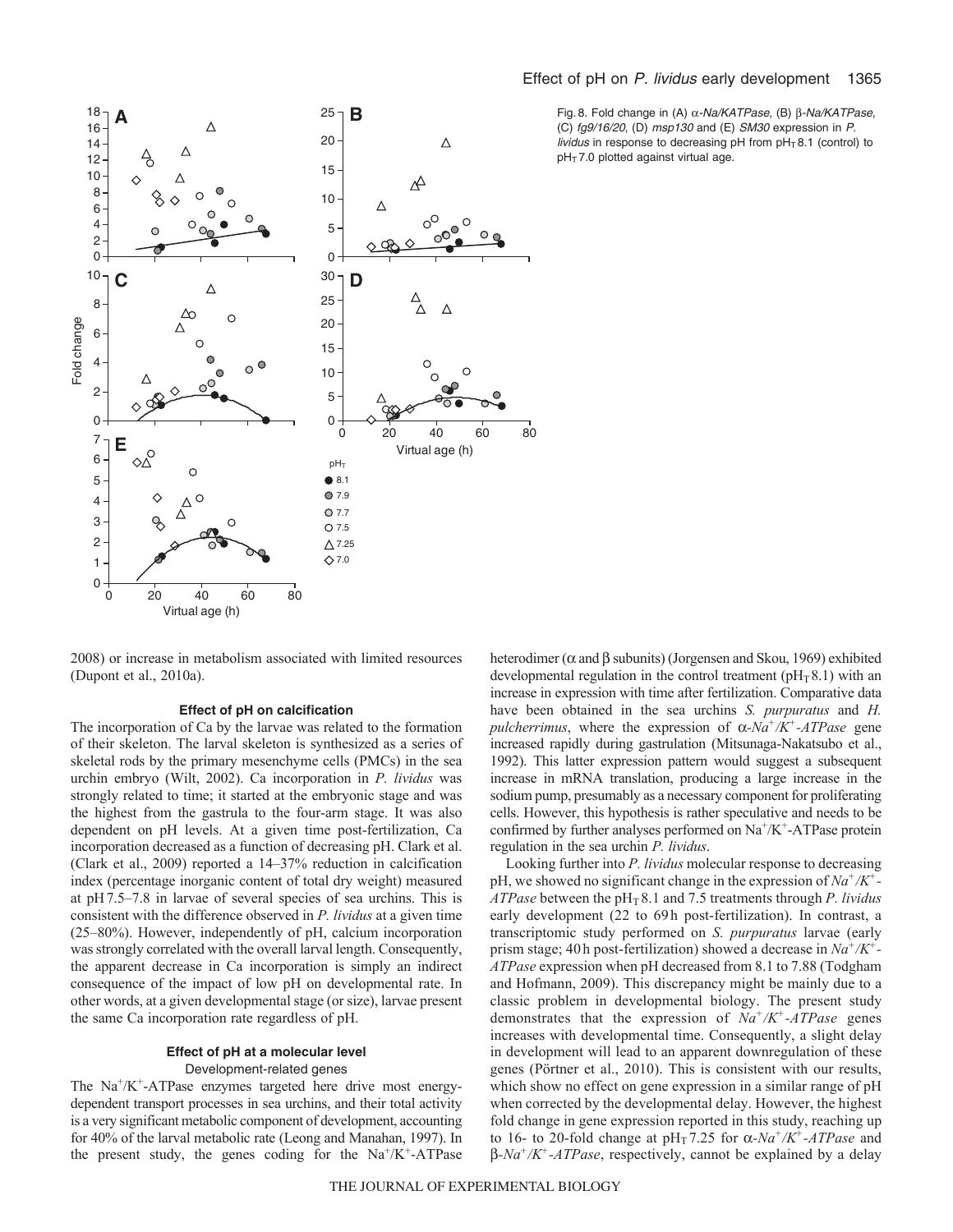# 1366 S. Martin and others

in development, and thus reflects a real impact of low pH on gene expression during early development. Finally, a*-Na+/K+-ATPase* transcript regulation was much lower once a certain  $P_{CO_2}$  value was surpassed (i.e. at  $pH<sub>T</sub>$  7.0), and this tendency was even stronger for the  $\beta$ -*Na<sup>+</sup>/K<sup>+</sup>-ATPase* subunit, for which expression remained unchanged compared with control conditions. This latter event might represent a potential energy-saving strategy in larval urchins, as it has been shown that acid/base regulations bear a significant cost. In the invertebrate *Sipunculus nudus*, the inhibition of both  $Na^{+}/H^{+}$  exchange and  $Na^{+}$ -dependent Cl<sup>-</sup>/HCO<sub>3</sub><sup>-</sup> exchange and the predominant use of the more ATP-efficient carrier during extracellular acidosis contribute to the reduction in energy turnover that is reflected in a lower  $Na^+/K^+$ -ATPase activity (Pörtner et al., 2000). Comparable phenomena may also be involved in the protective effects of acidosis during anoxia in mammals (Bing et al., 1973; Pentilla and Trump, 1974; Bonventre and Cheung, 1985).

# Calcification-related genes

We chose here among 100 protein candidates that have been recently identified as components of sea urchin tests and the spine organic matrix (Mann et al., 2008a; Mann et al., 2008b; Mann et al., 2010). Msp130 is a sulfated cell-surface glycoprotein that is thought to be involved in Ca uptake or precipitation (Carson et al., 1985; Leaf et al., 1987) and SM30 is an acidic glycoprotein of the spicule matrice (George et al., 1991).

In the present study, the transcripts *SM30* and *msp130* exhibited no significant variation in fold change in gene expression during the development of larvae grown at the control  $pH<sub>T</sub> 8.1$ . However, when plotted against virtual age, the data showed a visible peak of expression at 46h post-fertilization and a decrease through 69h postfertilization (Fig.8). In the literature, a well-defined developmental regulation specific to both transcripts is described. Although the expression of *msp130* peaks in the early blastula stage and decreases through the pluteus stage, *SM30* mRNA accumulates later in development, appearing in the early gastrula through late pluteus stages (Guss and Ettensohn, 1997). Even though no significant difference in expression pattern was found in *msp130* and *SM30* at  $pH<sub>T</sub> 8.1$ , gene regulation appeared highly dependent on  $pH$  and especially on developmental stage. Thus, although the fold change in the expression of *SM30* showed a significant response to decreasing pH in 46–69h post-fertilization larvae at pH<sub>T</sub> levels below 7.5, *msp130* expression only responded to decreasing pH in 22–46h postfertilization larvae at pH levels below 7.7. The lack of significant difference in the expression of *msp130* contrasts with the data obtained by Todgham and Hofmann (Todgham and Hofmann, 2009), which showed a decrease in expression in 40h post-fertilization larvae from pH7.96 to 7.88 (see comments on virtual age in Development-related genes).

Proteins related the fibroblast growth factor (*fg9/16/20*) transcripts are involved in PMC migration and skeletal morphology, prefiguring the branching pattern of the skeleton. The inhibition of the production of these transcripts has a dramatic effect on sea urchin biomineralization because it leads to the absence of skeleton (Röttinger et al., 2008). In the present study, the fold change in gene expression of *fg9/16/20* peaked at 46 h post-fertilization and decreased through 69h post-fertilization larvae grown at  $pH$ <sup>7</sup> $8.1$ . Röttinger et al. showed that the abundance of *fgfA* transcripts increased dramatically in mesenchyme gastrula of *P. lividus* and remained elevated from the onset of gastrulation up to the pluteus stage (48h) (Röttinger et al., 2008).

In response to pH, we observed a gradual upregulation at all  $pH_T$  levels from 7.9 to 7.25, which could prevent the inhibition of calcification in the PMCs and/or CaCO3 dissolution. However, once reaching the lowest  $pH_T$  of 7.0, the expression was significantly lower than that at  $pH<sub>T</sub>$  7.25 and was unchanged compared with the control treatment, also suggesting an energysaving strategy. In fact, a pH<sub>T</sub> of 7.0 corresponds to a highly undersaturated condition (see  $\Omega_c$  and  $\Omega_a$  values in Table 2). In such extreme conditions, leading to reduced deposition and  $CaCO<sub>3</sub>$  dissolution, the buffering of tissues can be made through calcite dissolution. Indeed, sea urchin larvae may be especially sensitive to acidosis. As osmoconformers they have a low capacity for ion regulation, which means they have a lesser ability to acid–base regulate through the process of ionic change used by many aquatic organisms (Pörtner, 2008; Clark et al., 2009). In this respect, at  $pH_T$  levels lower than 7.25, the cells might still try to cope with the effect of low pH, switching to other cellular metabolisms requiring vital energy.

### Molecular plasticity

As a result of rapid and severe environmental changes expected for the near future, acclimation rather than adaptation is believed to be critical for short-term responses. The present study highlights substantial transcriptomic plasticity in larvae of the sea urchin *P. lividus* in response to a decline in pH in a short-term (3day) experiment. In fact, fold change in gene expression gradually increased as a function of decreasing pH ( $pH_T$ >7.25) for the development and biomineralization genes investigated here. The transcription machinery here may act in a compensatory manner to preserve biological processes (e.g. biomineralization and development) under altered seawater chemistry of ocean acidification. However, at  $pH_T$  levels lower than 7.25, the physiological cost for cells to function in an altered environment might be too high. Wood et al. found that the brittle star *Amphiura filiformis* increased calcification and metabolism when exposed to reduced pH, but lost muscle mass as a consequence (Wood et al., 2008). Larvae from the red sea urchin *Strongylocentrotus franciscanus*raised under elevated  $CO<sub>2</sub>$  conditions and then subjected to a temperature shift revealed a reduced and delayed response in *hsp70* transcript level, a gene involved in the response to acute environmental stress, suggesting that physiological response may be impaired at the molecular level as a result of CO<sub>2</sub> exposure (O'Donnell et al., 2009). These results suggest that marine organisms may have the capacity to maintain protective mechanisms against ocean acidification, but this could come at a significant cost to an organism's ability to tolerate increased stress intensity (e.g. pH levels <7.5).

Molecular plasticity has been previously demonstrated among field populations of mollusks subject to environmental stress (Gracey et al., 2008; Place et al., 2008). In these larger-scale studies, which investigated a large part of the transcriptome, the regulation and modulation of gene expression appear as one of the most rapid and sensitive responses to environmental stresses and highlight a molecular strategy allowing life in fluctuating environments.

With regards to the early developmental stability of *P. lividus* larvae to decreasing pH reported here, we suggest that transcriptomic plasticity plays a major role in larval acclimation to ocean acidification, resulting in an optimistic scenario for sea urchin survival in acidifying seawater. In addition, the increasing amount of molecular data in both genomics (Sodergren et al., 2006) and proteomics (Mann et al., 2008a; Mann et al., 2008b) constitute a significant basis with which to promote the application of molecular approaches to multiple taxa in different geographic locations and thus identify further molecular targets involved in the early acclimation of sea urchin larvae to decreasing pH.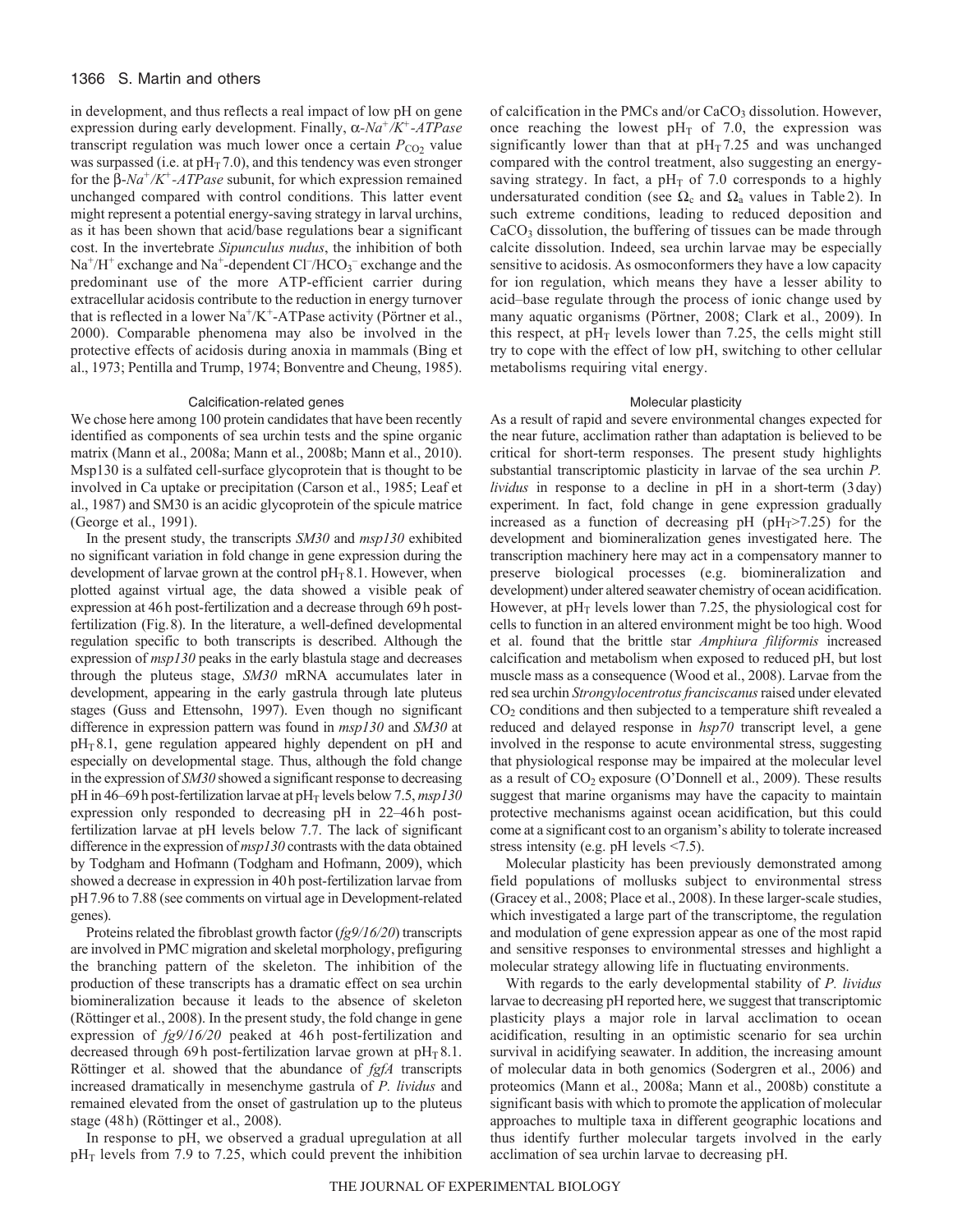### **Conclusions**

Our results suggest that the early developmental phases of the sea urchin *P. lividus* are relatively robust to predicted ocean acidification. Fertilization, larval survival, early development and calcification (up to 3days) were not impacted by near-future ocean acidification (pH≥7.7, as projected by 2100). Previous investigations have already shown that the early development of sea urchins is only affected by pH values lower than 7.5 and is relatively insensitive to higher pH values (Kurihara and Shirayama, 2004; Byrne et al., 2009a). Surprisingly, early development of *P. lividus* also appeared to be resistant to a pH<sub>T</sub> value of 7.0, with no effect on fertilization, Ca incorporation or survival. Parameters such as larval morphology and symmetry index were also unchanged down to  $pH<sub>T</sub>$  7.25 relative to a given developmental size and the only significant effect of pH was a delay in development. In other words, it takes more time and probably more energy (as suggested by the up to 20-fold increase in gene upregulation) to reach the same developmental stage. Morphology and fitness of *P. lividus* were only slightly affected at the extreme pH of 7.0, which can be considered a threshold for this species. This resistance to decreased pH is consistent with the wide distribution range and habitat (e.g. tidal pools) of this species. However, delay in development at lower pH levels may indirectly affect survival through increased mortality. The rates of larval mortality in the plankton are very high (Rumrill, 1990; Lamare and Barker, 1999) and any delay in the growth or development of larvae may mean that they are exposed to higher mortality for extended periods (Dupont et al., 2010b). We have also shown that the relative robustness in development is associated with a high molecular plasticity. The cost of such gene upregulation for the maintenance of growth and skeletal calcification and to what extent this cost may translate into later developmental stages is still unknown. However, this upregulation was not observed at the lowest pH (7.0) tested, suggesting an alternative mechanism or evidence of exhaustion that may lead to problems later in development.

#### **ACKNOWLEDGEMENTS**

We are grateful to D. Luquet, L. Gilletta and J.-Y. Carval for sea urchin sampling in the field. We thank T. Lepage for providing P. lividus transcript sequences and C. M. Moore for advice regarding statistics related to molecular data. The IAEA is grateful for the support provided to its Marine Environment Laboratories by the Government of the Principality of Monaco. S.D. is funded through the Linnaeus Centre for Marine Evolutionary Biology at the University of Gothenburg and supported by a Linnaeus grant from the Swedish Research Councils VR and Formas. This work is a contribution to the 'European Project on Ocean Acidification' (EPOCA), which received funding from the European Community's Seventh Framework Programme (FP7/2007-2013) under grant agreement no. 211384.

#### **REFERENCES**

- **Anthony, K. R., Kline, D. I., Diaz-Pulido, G., Dove, S. and Hoegh-Guldberg, O.** (2008). Ocean acidification causes bleaching and productivity loss in coral reef builders. Proc. Natl. Acad. Sci. USA **105**, 17442-17446.
- **Bay, S., Burgess, R. and Nacci, D.** (1993). Status and applications of echinoid (Phylum Echinodermata) toxicity test methods. In Environmental Toxicology and Risk .<br>Assessment (ed. W. G. Landis, J. S. Hughes and M. A. Lewis), pp. 281-302. Philadelphia, PA: American Society for Testing and Materials.
- **Berge, J. A., Bjerkeng, B., Pettersen, O., Schaanning, M. T. and Oxnevad, S.** (2006). Effects of increased seawater concentrations of  $CO<sub>2</sub>$  on the growth of the bivalve Mytilus edulis L. Chemosphere **62**, 681-687.
- **Bing, O. H. L., Brooks, W. W. and Messer, J. V.** (1973). Heart muscle viability following hypoxia: protective effects of acidosis. Science **180**, 1297-1298.
- **Bonventre, J. V. and Cheung, J. Y.** (1985). Effects of metabolic acidosis on viability of cells exposed to anoxia. Am. J. Physiol. **249**, C149-C159.
- **Boudouresque, C. F. and Verlaque, M.** (2001). Ecology of Paracentrotus lividus. In Edible Sea Urchins: Biology and Ecology, Vol. 32 (ed. J. M. Lawrence), pp. 177-216. Amsterdam: Elsevier Science.
- **Bougis, P.** (1971). Effet de la température sur le développement endotrophe des plutéus. In Fourth European Marine Biology Symposium (ed. D. J. Crisp), pp. 197- 201. Cambridge: Cambridge University Press.
- **Byrne, M., Ho, M., Selvakumaraswamy, P., Nguyen, H. D., Dworjanyn, S. A. and Davis, A. R.** (2009a). Temperature, but not pH, compromises sea urchin fertilization

and early development under near-future climate change scenarios. Proc. R. Soc. B **276**, 1883-1888.

- **Byrne, M., Soars, N., Selvakumaraswamy, P., Dworjanyn, S. A. and David, A. R.** (2009b). Sea urchin fertilization in a warm, acidified and high  $pCO<sub>2</sub>$  ocean across a range of sperm densities. Mar. Environ. Res. **69**, 234-239.
- **Byrne, M., Soars, N. A., Ho, M. A., Wong, E., McElroy, D., Selvakumaraswamy, P., Dworjanyn, S. A. and Davis, A. R.** (2010). Fertilization in a suite of coastal marine invertebrates from SE Australia is robust to near-future ocean warming and acidification. Mar. Biol. **157**, 2061-2069.
- **Caldeira, K. and Wickett, M. E.** (2003). Anthropogenic carbon and ocean pH. Nature **425**, 365.
- **Caldeira, K. and Wickett, M. E.** (2005). Ocean model predictions of chemistry changes from carbon dioxide emissions to the atmosphere and ocean. J. Geophys. Res. **110**, C09S04.
- **Carson, D. D., Farach, M. C., Earles, D. S., Decker, G. L. and Lennarz, W. J.** (1985). A monoclonal antibody inhibits calcium accumulation and skeleton formation in cultured embryonic cells of the sea urchin. Cell **41**, 639-648.
- **Clark, D., Lamare, M. and Barber, M.** (2009). Response of sea urchin pluteus larvae (Echinodermata: Echinoidea) to reduced seawater pH: a comparison among a tropical, temperate, and a polar species. Mar. Biol. **156**, 1125-1137.
- **Dickson, A. G.** (2010). The carbon dioxide system in seawater: equilibrium chemistry and measurements. In Guide to Best Practices for Ocean Acidification Research and Data Reporting (ed. U. Riebesell, V. J. Fabry, L. Hansson and J.-P. Gattuso), pp. 17-40. Luxembourg: Publications Office of the European Union.
- **Dickson, A. G., Sabine, C. L. and Christian, J. R.** (ed.) (2007). Guide to Best Practices for Ocean CO<sub>2</sub> Measurements, 191 pp. PICES Special Publication 3.
- **Dupont, S., Havenhand, J., Thorndyke, W., Peck, L. and Thorndyke, M.** (2008).  $CO<sub>2</sub>$ -driven ocean acidification radically affect larval survival and development in the brittlestar Ophiothrix fragilis. Mar. Ecol. Prog. Ser. **373**, 285-294.
- **Dupont, S., Lundve, B. and Thorndyke, M.** (2010a). Near future ocean acidification increases growth rate of the lecithotrophic larvae and juvenile of the seastar Crossaster papposus. J. Exp. Zool. Part B. **314**, 382-359.
- **Dupont, S., Dorey, N. and Thorndyke, M.** (2010b). What meta-analysis can tell us about vulnerability of marine biodiversity to ocean acidification? Estuarine Coast. Shelf Sci. **89**, 182-185.
- **Dupont, S., Ortega-Martinez, O. and Thorndyke, M.** (2010c). Impact of near-future ocean acidification on echinoderms. Ecotoxicology **19**, 449-462.
- Fenaux, L. (1968). Maturation de gonades et cycle saisonnier des larves chez Arbacia lixula, Paracentrotus lividus et Psammechinus microtuberculatus (Equinides) à Villefranche sur-Mer. Vie Milieu **19**, 1-52.
- **Fenaux, L., Etienne, M. and Quelart, G.** (1987). Suivi écologique d'un peuplement de Paracentrotus lividus (Lamarck) dans la baie de Villefranche sur Mer. In Colloque International sur Paracentrotus lividus et les Oursins Comestibles (ed. C. F. Boudouresque), pp. 187-197. Marseille: GIS Posidonie Publication.
- **Gattuso, J.-P., Allemand, D. and Frankignoulle, M.** (1999). Photosynthesis and calcification at cellular, organismal and community levels in coral reefs: a review on interactions and control by carbonate chemistry. Am. Zool. **39**, 160-183.
- **Gazeau, F., Quiblier, C., Jansen, J. M., Gattuso, J.-P., Middelburg, J. J. and Heip, C. H. R.** (2007). Impact of elevated CO<sub>2</sub> on shellfish calcification. Geophys. Res. Lett. **34**, L07603.
- **George, N. C., Killian, C. E. and Wilt, F. H.** (1991). Characterization and expression of a gene encoding a 30.6-kDa Strongylocentrotus purpuratus spicule matrix protein. Dev. Biol. **147**, 334-342.
- **Gooding, R. A., Harley, C. D. G. and Tang, E.** (2009). Elevated water temperature and carbon dioxide concentration increase the growth of a keystone echinoderm. Proc. Natl. Acad. Sci. USA **106**, 9316-9321.
- **Gracey, A. Y., Chaney, M. L., Boomhower, J. P., Tyburczy, W. R., Connor, K. and Somero, G. N.** (2008). Rhythms of gene expression in a fluctuating intertidal environment. Curr. Biol. **18**, 1501-1507.
- **Green, M. A., Jones, M. E., Boudreau, C. L., Moore, R. L. and Westman, B. A.** (2004). Dissolution mortality of juvenile bivalves in coastal marine deposits. Limnol. Oceanogr. **49**, 727-734.
- **Guss, K. A. and Ettensohn, C. A.** (1997). Skeletal morphogenesis in the sea urchin embryo: regulation of primary mesenchyme gene expression and skeletal rod growth by ectoderm-derived cues. Development **124**, 1899-1908.
- **Hamdoun, A. and Epel, D.** (2007). Embryo stability and vulnerability in an always changing world. Proc. Natl. Acad. Sci. USA **104**, 1745-1750.
- **Havenhand, J. N., Buttler, F.-R., Thorndyke, M. C. and Williamson, J. E.** (2008). Near-future levels of ocean acidification reduce fertilization success in a sea urchin. Curr. Biol. **18**, 651-652.
- **Jorgensen, P. L. and Skou, J. C.** (1969). Preparation of highly active Na<sup>+</sup>,K<sup>+</sup>-ATPase from the outer medulla of rabbit kidney. Biochem. Biophys. Res. Commun. **37**, 39- 47.
- **Kikkawa, T., Ishimatsu, A. and Kita, J.** (2003). Acute CO<sub>2</sub> tolerance during the early developmental stages of four marine teleosts. Environ. Toxicol. **18**, 375-382.
- Kurihara, H. and Shirayama, Y. (2004). Effects of increased atmospheric CO<sub>2</sub> on sea urchin early development. Mar. Ecol. Prog. Ser. **274**, 161-169.
- **Kurihara, H., Kato, S. and Ishimatsu, A.** (2007). Effect of increased seawater pCO<sub>2</sub> on early development of the oyster Crassostrea gigas. Aquat. Biol. **1**, 91-98.
- **Lamare, M. D. and Barker, M. F.** (1999). In situ estimates of larval development and mortality in the New Zealand sea urchin Evechinus chloroticus (Echinodermata: Echinoidea). Mar. Ecol. Prog. Ser. **180**, 197-211.
- **Lavigne, H. and Gattuso, J.-P.** (2010). Seacarb: seawater carbonate chemistry with R. R package version 2.3.3. http://cran.r-project.org/web/packages/seacarb/index.html
- **Leaf, D. S., Anstrom, J. A., Chin, J. E., Harkey, M. A., Showman, R. M. and Raff, R. A.** (1987). Antibodies to a fusion protein identify a cDNA clone encoding msp130, a primary mesenchyme-specific cell surface protein of the sea urchin embryo. Dev. Biol. **121**, 29-40.
- **Leong, P. K. K. and Manahan, D. T.** (1997). Metabolic importance of Na<sup>+</sup>/K<sup>+</sup>-ATPase activity during sea urchin development. J. Exp. Biol. **200**, 2881-2892.